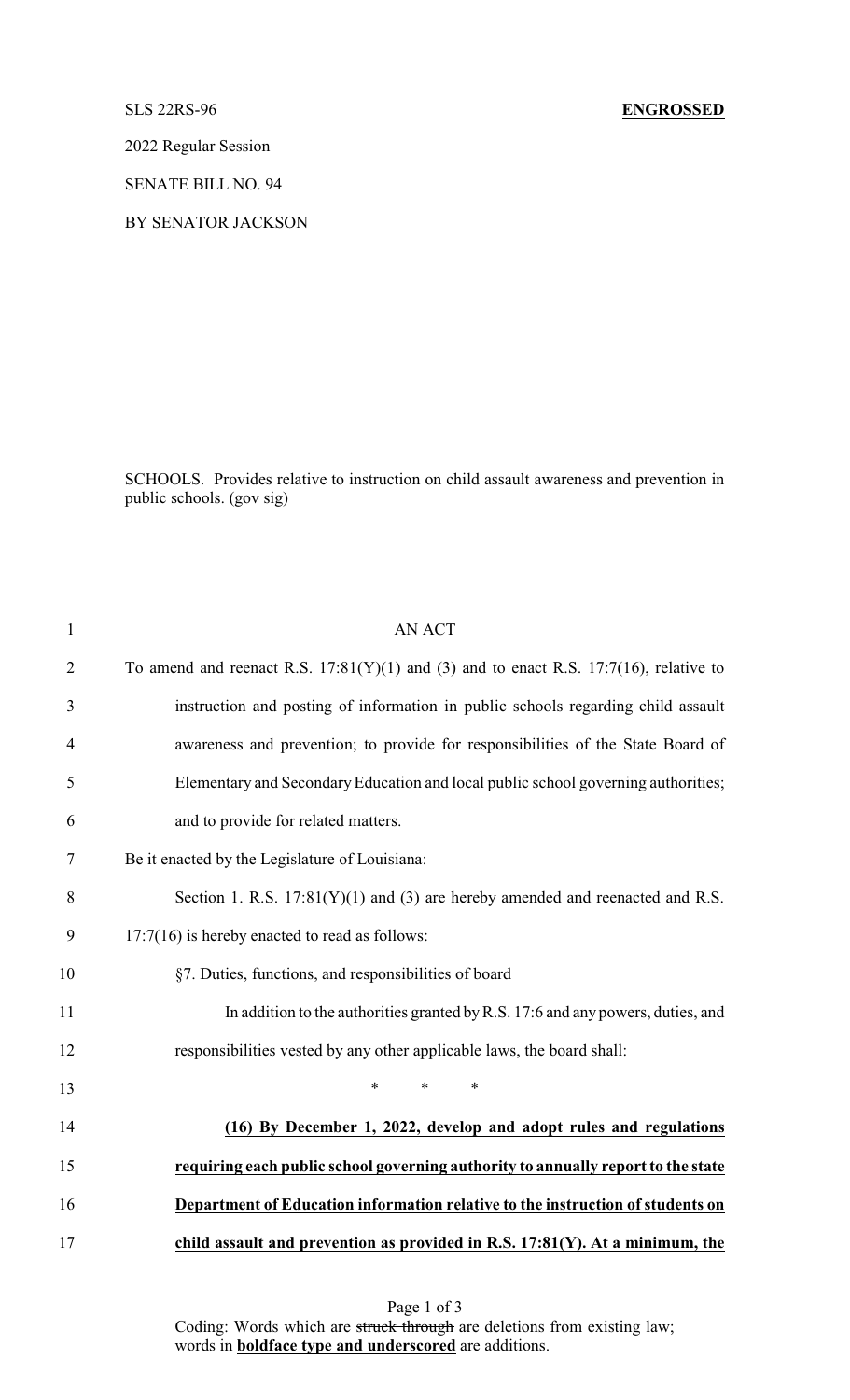| $\mathbf{1}$   | rules and regulations shall include a requirement that the annual report               |
|----------------|----------------------------------------------------------------------------------------|
| $\overline{2}$ | submitted by each public school governing authority include the following              |
| 3              | information for each school under its jurisdiction:                                    |
| $\overline{4}$ | (a) A grade-level listing of each course that includes instruction on child            |
| 5              | assault awareness and prevention.                                                      |
| 6              | (b) The website location that prominently displays the number for the                  |
| $\tau$         | child protection toll-free hotline operated by the Department of Children and          |
| 8              | <b>Family Services.</b>                                                                |
| 9              | $\ast$<br>$\ast$<br>$\ast$                                                             |
| 10             | §81. General powers of local public school boards                                      |
| 11             | $\ast$<br>$\ast$<br>$\ast$<br>A.                                                       |
| 12             | Y.(1) The governing authority of each public elementary and secondary                  |
| 13             | school shall provide age- and grade-appropriate classroom instruction to all students  |
| 14             | relative to child assault awareness and prevention. Such instruction shall be limited  |
| 15             | to education on what constitutes abuse or an assault, and how students may safely      |
| 16             | and confidentially report to a school official the circumstances surrounding any such  |
| 17             | abuse or assaults, how students may report abuse or assault to the child               |
| 18             | protection toll-free hotline operated by the state Department of Children and          |
| 19             | Family Services, and where students may locate the number for the child                |
| 20             | protection hotline on the school's website.                                            |
| 21             | $\ast$<br>$\ast$<br>∗                                                                  |
| 22             | (3) The governing authority of each public school shall adopt rules and                |
| 23             | regulations necessary for the implementation of this Subsection. Such rules and        |
| 24             | regulations shall include a requirement that each public school under its jurisdiction |
| 25             | post in a prominent location on its website the number for the child protection        |
| 26             | toll-free hotline operated by the Department of Children and Family Services to        |
| 27             | receive reports of child abuse and neglect.                                            |
| 28             | $\ast$<br>$\ast$<br>∗                                                                  |
| 29             | Section 2. This Act shall become effective upon signature by the governor or, if not   |

Page 2 of 3 Coding: Words which are struck through are deletions from existing law; words in **boldface type and underscored** are additions.